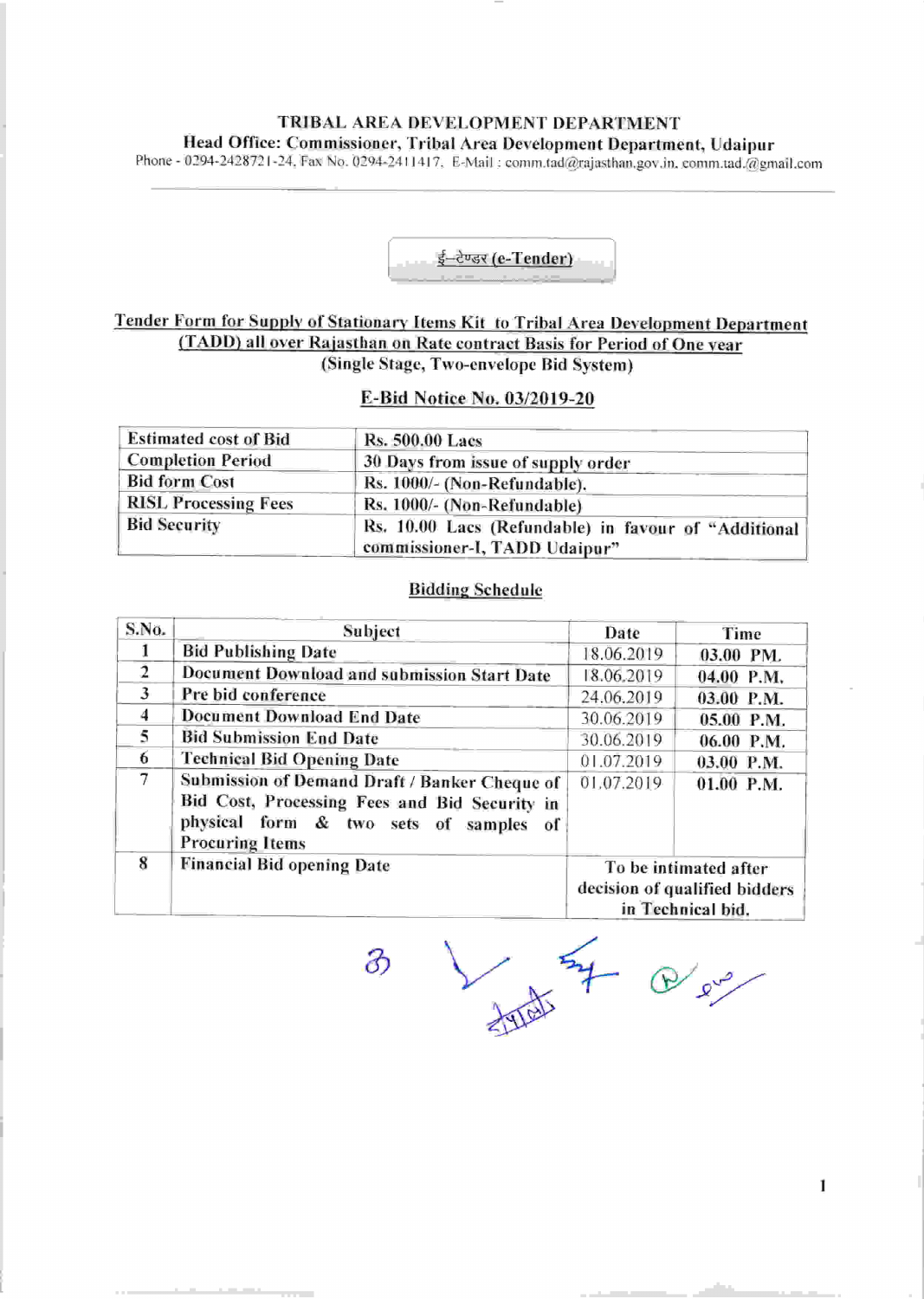### TRIBAL AREA DEVELOPMENT DEPARTMENT Head Office: Commissioner, Tribal Area Development Department, Udaipur Phone - 0294-2428721-24, Fax No. 0294-2411417, E-Mail: comm.tad@rajasthan.gov.in, comm.tad.@gmail.com

 $\sim$ 

# **Bidding Document**

# Table of Contents

| Section I:    |                                                               |  |  |  |  |
|---------------|---------------------------------------------------------------|--|--|--|--|
| Section II:   | Instructions to bidders for online submission of e-Bid. 7-8   |  |  |  |  |
| Section III:  | Evaluation & Eligibility/Qualification Criteria9              |  |  |  |  |
| Section IV:   | Specifications of Procuring Items (Stationary items Kit)10-12 |  |  |  |  |
| Section V:    |                                                               |  |  |  |  |
| Section VI:   | General Terms & Conditions of e-Bid14-27                      |  |  |  |  |
| Section VII:  | Special Terms & Conditions of e-Bid 28-29                     |  |  |  |  |
| Section VIII: | Bidding Forms/Contract Forms/Annexure30-                      |  |  |  |  |



2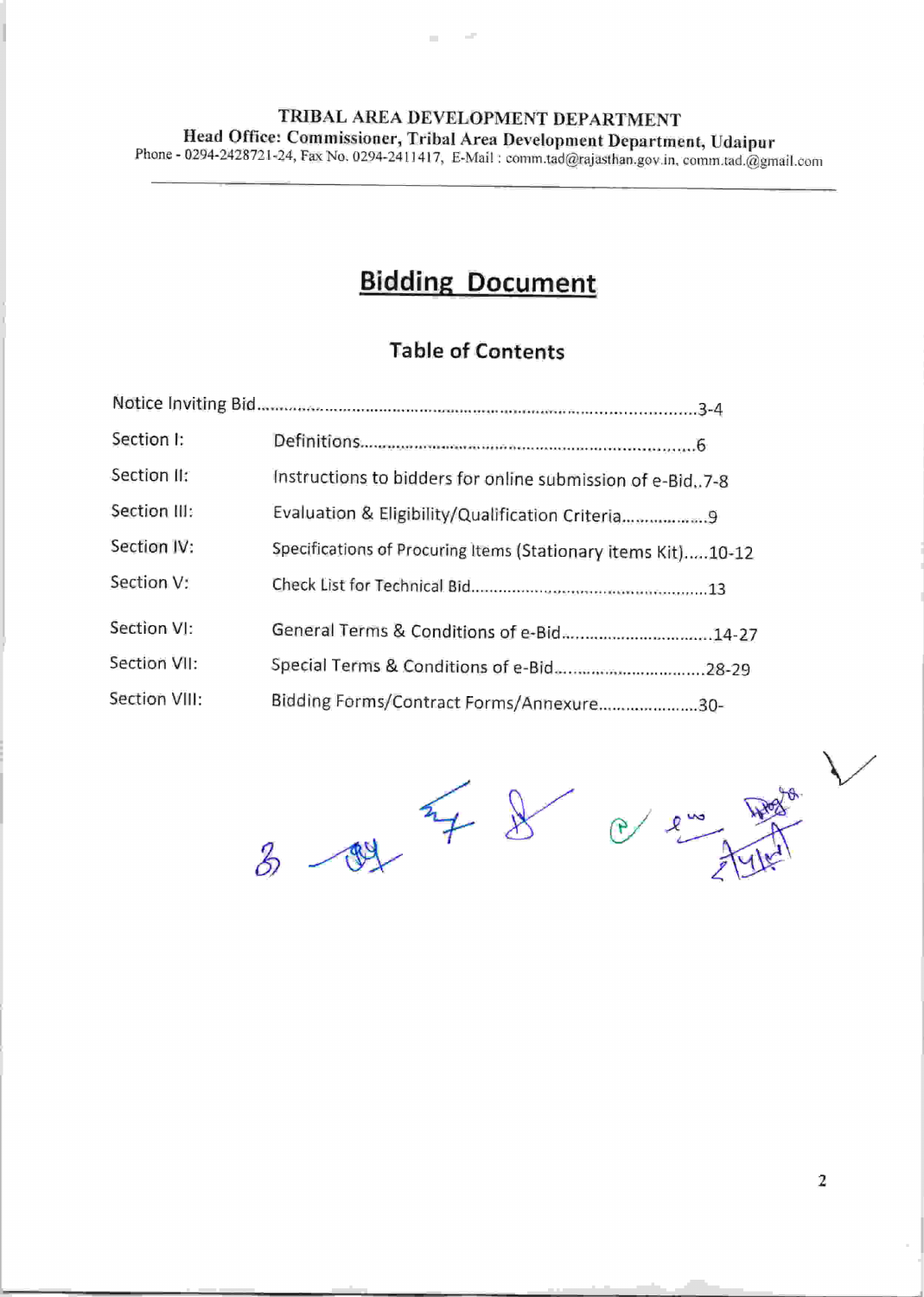# TRIBAL AREA DEVELOPMENT DEPARTMENT Head Office: Commissioner, Tribal Area Development Department, Udaipur

Phone - 0294-2428721-24, Fax No. 0294-2411417, E-Mail : comm.tad@rajasthan.gov.in.comm.tad.@gmail.com

No.F.6()Acct./CTAD/stationary/2019-20/24383

Date: 17-06-2019

# Detailed E-Bid Notice No. 03/2019-20

Sealed Single Stage Two-envelopes unconditional online Bids for One Year Rate Contract, are invited on behalf of the Governor of Rajasthan for the procurement and supply of Stationary Items Kit from manufacturers or their authorized distributors /dealers /agents for the Supply of "Stationary Items Kit" registered under relevant authorities for providing such items, as per the Bidding Schedule given below.

| S.No. | Items                    | Estimated   | Amount of |    | Bid      | Fees | <b>RISL</b> |  |
|-------|--------------------------|-------------|-----------|----|----------|------|-------------|--|
|       |                          | Cost (Rs in | Bid       |    | Document |      | Processing  |  |
|       |                          | Lacs)       | Security  |    | (Rs)     |      | Fee $(Rs)$  |  |
|       |                          |             | (Rs       | ĩn |          |      |             |  |
|       |                          |             | Lacs)     |    |          |      |             |  |
| l.    | Procurement and supply   | 500.00      | 10.00     |    | 1000,00  |      | 1000.00     |  |
|       | of Stationary Items Kit  |             |           |    |          |      |             |  |
|       | for Students of<br>the   |             |           |    |          |      |             |  |
|       | hostels/<br>residential  |             |           |    |          |      |             |  |
|       | schools/Maa<br>bari      |             |           |    |          |      |             |  |
|       | centres/Day care centres |             |           |    |          |      |             |  |
|       | run by TADD.             |             |           |    |          |      |             |  |
| T1    | $1311 - 111$             |             |           |    |          |      |             |  |

The Bid shall only be submitted through online Biding system of www.eproc.rajasthan.gov.in. The interested bidders shall have to be enrolled / registered with portal of www.eproc.rajasthan.gov.in for participating in the Bidding process.

|        | оллинд эспецие                                                                                                                                                           |                                                                             |                            |  |
|--------|--------------------------------------------------------------------------------------------------------------------------------------------------------------------------|-----------------------------------------------------------------------------|----------------------------|--|
| Sr.No. | Subject                                                                                                                                                                  | Date                                                                        | Time                       |  |
| 1.     | <b>Bid Publishing Date</b>                                                                                                                                               | 18.06.2019                                                                  | 03.00 PM.                  |  |
| 2.     | Document Download and submission Start Date                                                                                                                              | 18.06.2019                                                                  | 04.00 P.M.                 |  |
| 3.     | Pre bid conference                                                                                                                                                       | 24.06.2019                                                                  | 03.00 P.M.                 |  |
| 4.     | <b>Document Download End Date</b>                                                                                                                                        | 30.06.2019                                                                  |                            |  |
| 5.     | <b>Bid Submission End Date</b>                                                                                                                                           | 30.06.2019                                                                  | 05.00 P.M.                 |  |
| 6.     | <b>Technical Bid Opening Date</b>                                                                                                                                        | 01.07.2019                                                                  | 06.00 P.M.                 |  |
| 7.     | Submission of Demand Draft / Banker Cheque<br>of Bid Cost, Processing Fees and Bid Security in<br>physical form & two sets of<br>samples<br>of<br><b>Procuring Items</b> | 01.07.2019                                                                  | 03.00 P.M.<br>$01.00$ P.M. |  |
| 8.     | <b>Financial Bid opening Date</b>                                                                                                                                        | To be intimated after<br>decision of qualified<br>bidders in Technical bid. |                            |  |

### **Ridding Schedule**

3